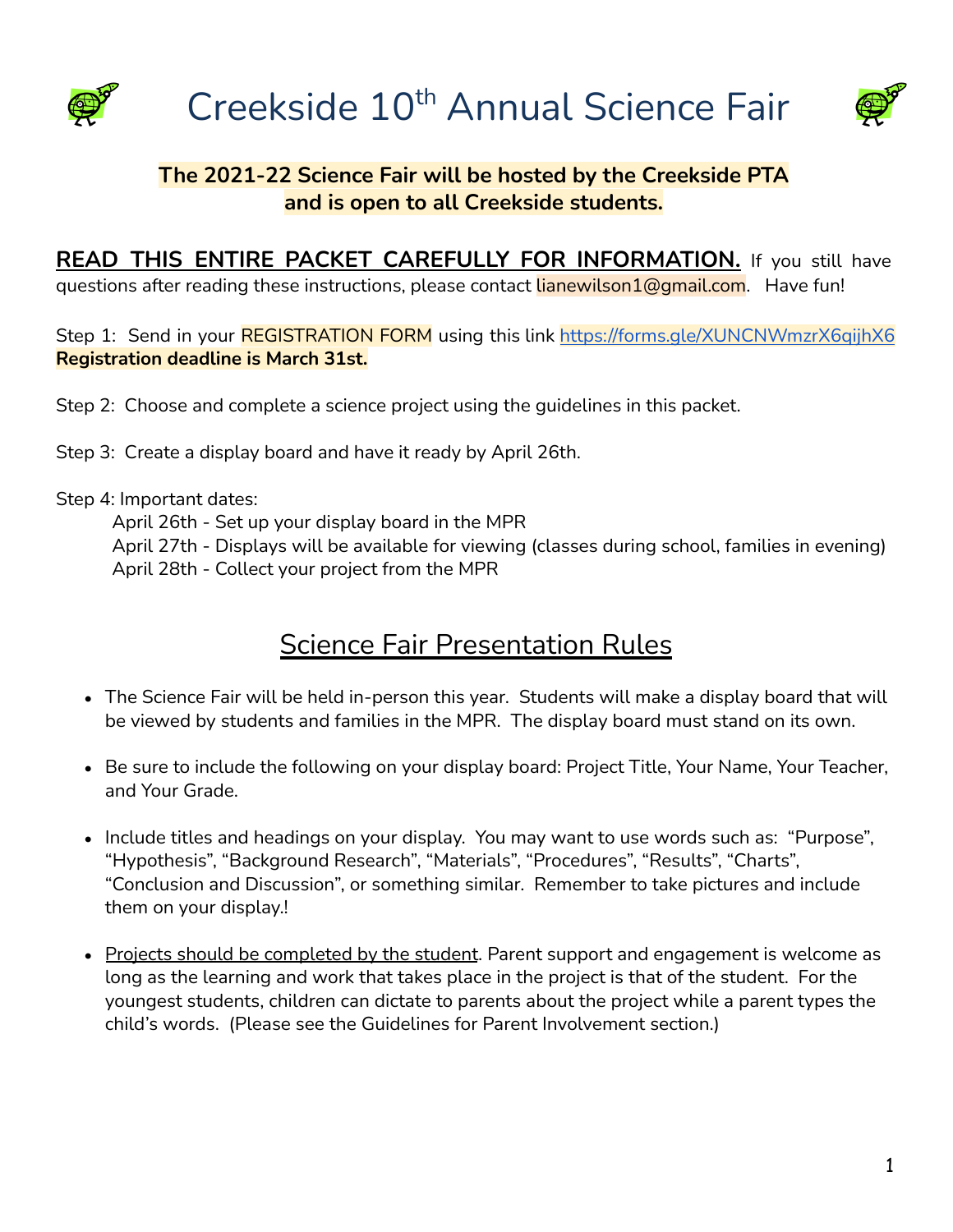



# **What is the Scientific Method?**

**→ Scientists use the Scientific Method to uncover new information.**

**→ It's like a recipe for making a good experiment from start to finish.**

### **The Scientific Method has 4 steps: Problem Hypothesis Experimental Observations Results**

1. **State the problem**. What is it that you want to find out? This is usually a question. *Here are some examples of problems- questions that you might do an experiment to answer.*

*Do plants need sunlight? Can I make biodegradable plastic?*

2. **State your hypothesis**. A hypothesis is a statement that can be tested. You will perform your experiment to test out your hypothesis. How will you find out whether light is important to plants? *Here are some sample hypothesis statements.*

| Light is important to plants; without | I can make biodegradable plastic out of |
|---------------------------------------|-----------------------------------------|
| light, they will not be able to grow. | glycerin soap.                          |

3. **Conduct your experiment and observe**. Decide how to conduct your experiment. Write down and/or take pictures of what happens during your experiment.

| One was kept in the window; the other    | I mixed milk, gelatin, vinegar, and instead of     |
|------------------------------------------|----------------------------------------------------|
| was kept inside a toy box. Each plant    | glycerol, I used a melted bar of glycerin soap. I  |
| was watered every other day. Each plant  | combined the ingredients on the stovetop on low    |
| was measured weekly. After four weeks,   | heat. I poured the mixture into a plastic mold. It |
| the plant in the window grew an inch and | was goopy and didn't harden like it was            |
| made three flowers. The other plant      | supposed to.                                       |
| shriveled and almost died.               |                                                    |
|                                          |                                                    |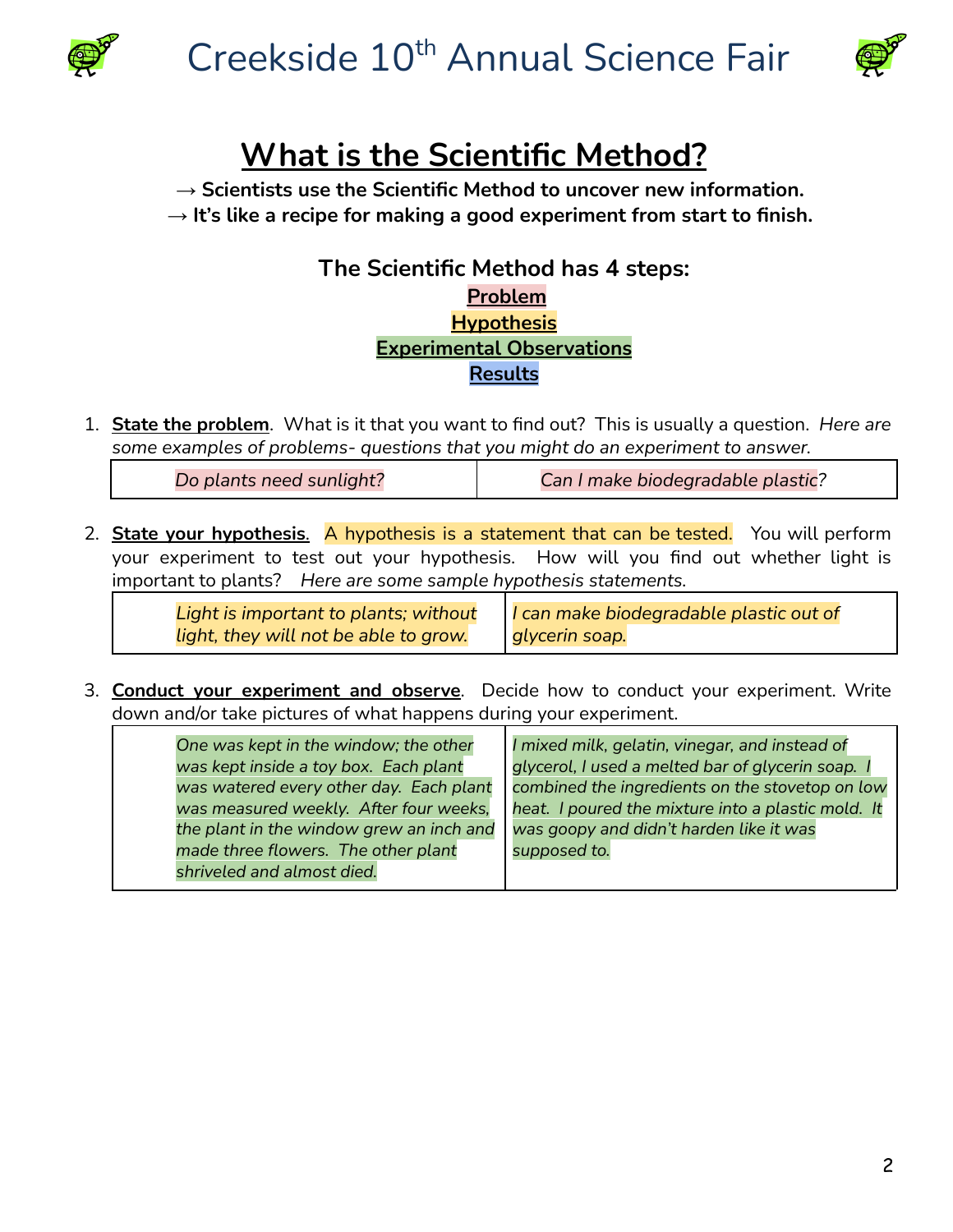



4. **State your results**. Was your hypothesis correct or incorrect? What did you learn? Your results tell us what you learned from your experiment and observations. **Sometimes scientists learn just as much from an experiment that did NOT go according to plan! For example, Thomas Edison's light bulb making experiment failed ONE THOUSAND TIMES before he perfected the light bulb!** If your hypothesis was right, you have a "valid hypothesis". If your hypothesis was wrong, you have an "invalid hypothesis".

| My hypothesis was RIGHT! I have a                     | My hypothesis was WRONG! I have an                                                                                                                                                                                                                                        |
|-------------------------------------------------------|---------------------------------------------------------------------------------------------------------------------------------------------------------------------------------------------------------------------------------------------------------------------------|
| <b>VALID hypothesis!</b>                              | INVALID hypothesis. What did I learn?                                                                                                                                                                                                                                     |
| Light is very important for the health<br>of a plant. | Glycerin soap won't work to make<br>bioplastic, or maybe something else<br>went wrong like I didn't use the right<br>quantities of ingredients. My results<br>were inconclusive. I'll need to do another<br>experiment in a different way in order to<br>make bioplastic. |

Conclusion:

## **What is the Scientific Method?**

- **→ Steps that scientists use to discover new information.**
- **→ It's like a recipe for making a good experiment from start to finish.**

## **If my hypothesis turns out to be invalid, is that bad?**

**→ No! What did you learn? Thomas Edison failed 1,000 times before he successfully invented the light bulb. That means he had 1,000 invalid hypotheses but kept trying!**

> **Remember the 4 steps of the Scientific Method: Problem Hypothesis Experimental Observations Results**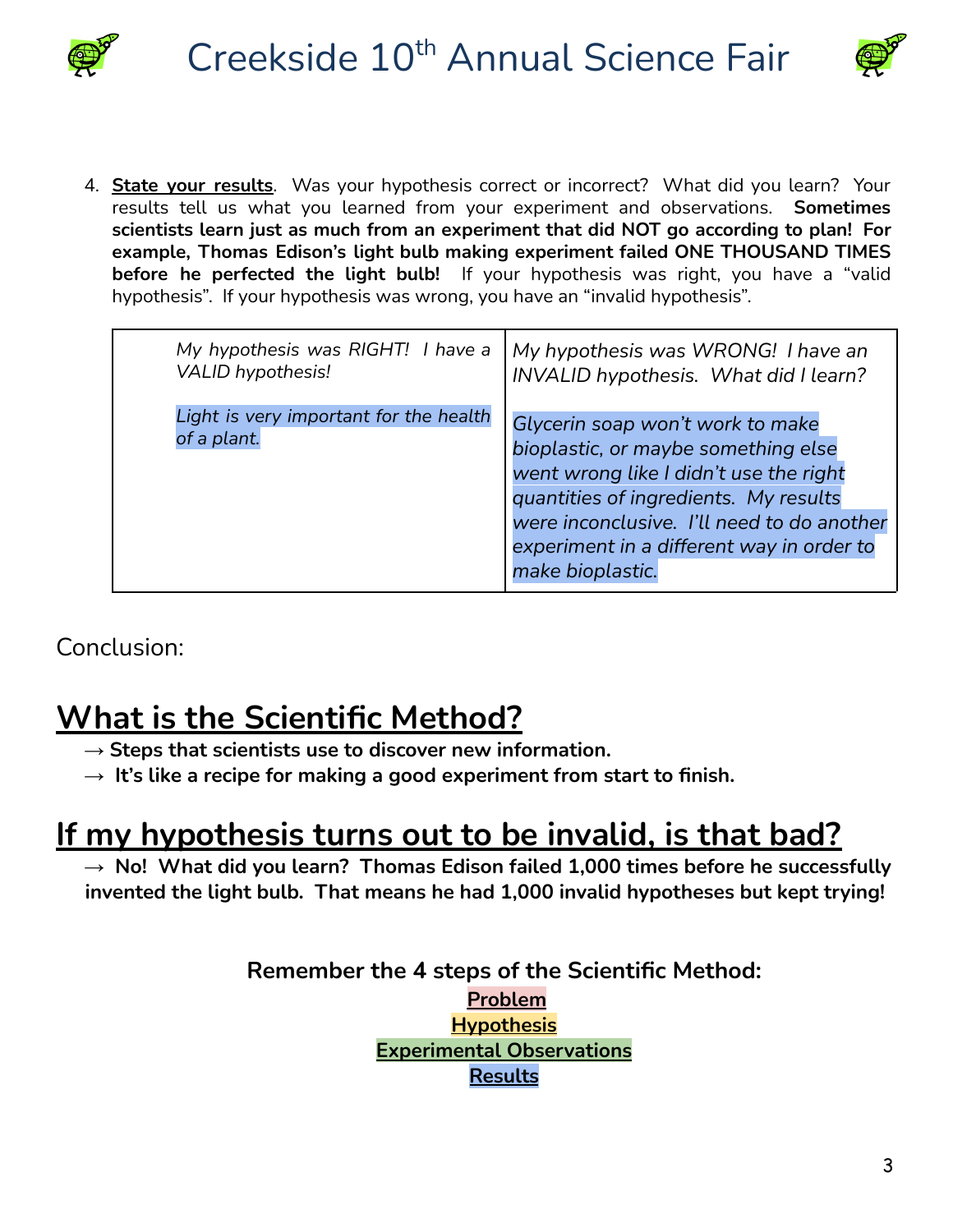

# Creekside 10<sup>th</sup> Annual Science Fair



### **Guidelines for Parent Involvement**

The Science Fair is designed to help your child develop the ability to explore and investigate a scientific topic in depth and use the scientific method. The process will allow each student to integrate writing, math, science and other curriculum areas. We hope the Science Fair will be a fun and unique way for your child to engage in learning and to explore science in more depth. All science fair projects should be grade appropriate and should be authentic work of the student. While the Science Fair is designed for your child's benefit we wanted to share with you how much and what type of parental involvement and input is permitted.

- Parents may assist their child in creating a visually appealing poster. For example, parents may help with measuring, cutting, pasting, gluing, and placement of work on the display board. For children who are in the youngest grades, parents may ask questions about the project and children may dictate to parents who may type the student's own responses. **The content of the project should be that of your child.**
- The research, design, and investigation should be completed primarily by the student. The parent's role is to provide the resources and direction necessary while also being a constant source of encouragement, questioning and support. While you are welcome to be involved we ask that you think about how much of the work is your child versus your work. Obviously, younger students need more support and help, and this is to be expected. Again, the goal is to get your child interested and engaged in science and experiments so use your judgment on the appropriate level of support.
- Topic selection should be that of your child, but parents are welcome to offer suggestions and encourage exploration of topics they might not consider. Again, please make sure the topic is grade appropriate.
- Parents are welcome to proofread a student's work, but corrections should be made by the child.

In short, a good rule of thumb is to think about how your child is engaged in learning. Sometimes the best learning comes from making a mistake or designing a project that may not end up the way that is expected. While everyone gets a certificate for participating, the true winning comes with the learning that will take place with your child. Enjoy!